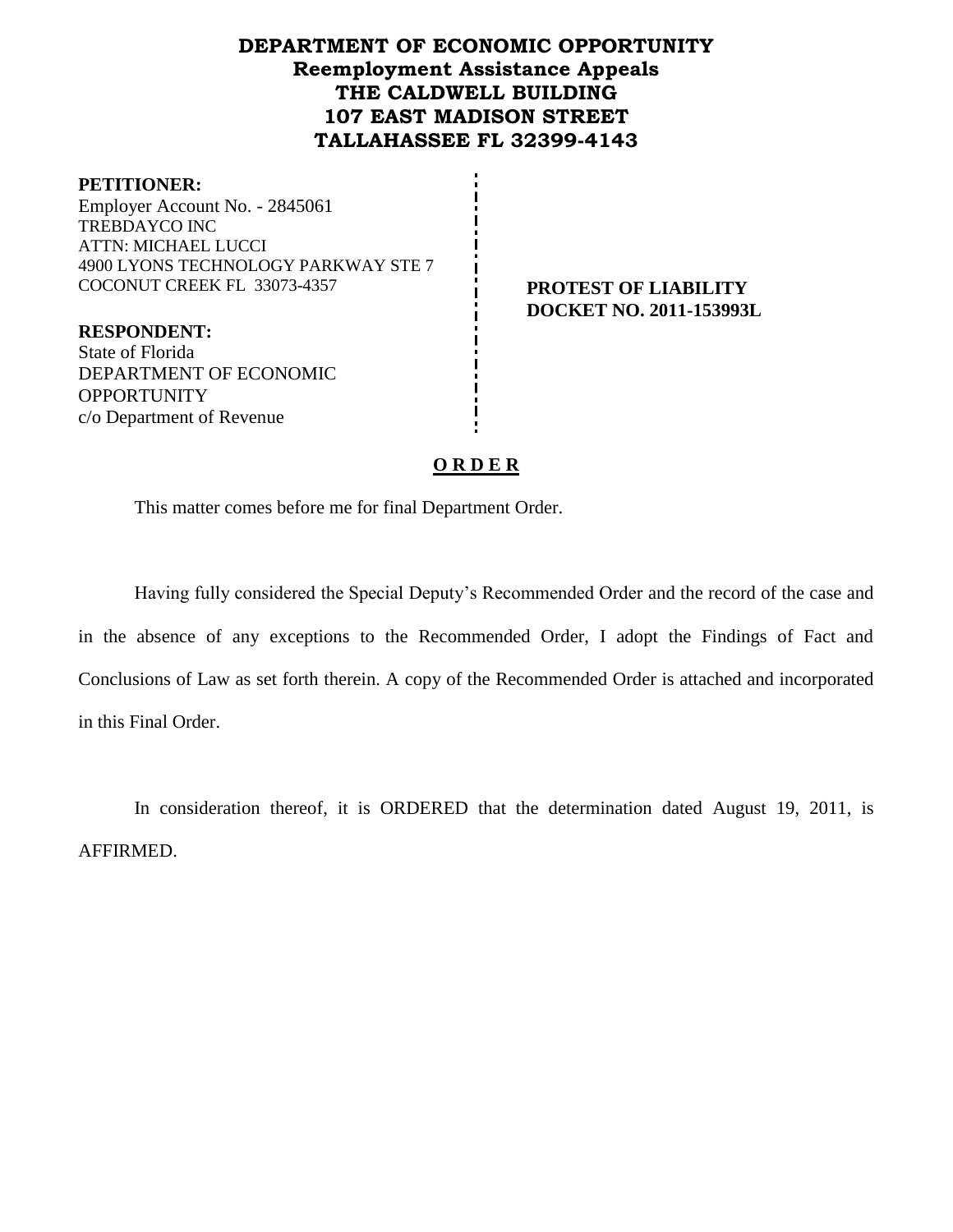#### **JUDICIAL REVIEW**

Any request for judicial review must be initiated within 30 days of the date the Order was filed. Judicial review is commenced by filing one copy of a *Notice of Appeal* with the DEPARTMENT OF ECONOMIC OPPORTUNITY at the address shown at the top of this Order and a second copy, with filing fees prescribed by law, with the appropriate District Court of Appeal. It is the responsibility of the party appealing to the Court to prepare a transcript of the record. If no court reporter was at the hearing, the transcript must be prepared from a copy of the Special Deputy's hearing recording, which may be requested from the Office of Appeals.

Cualquier solicitud para revisión judicial debe ser iniciada dentro de los 30 días a partir de la fecha en que la Orden fue registrada. La revisión judicial se comienza al registrar una copia de un *Aviso de Apelación* con la Agencia para la Innovación de la Fuerza Laboral [*DEPARTMENT OF ECONOMIC OPPORTUNITY]* en la dirección que aparece en la parte superior de este *Orden* y una segunda copia, con los honorarios de registro prescritos por la ley, con el Tribunal Distrital de Apelaciones pertinente. Es la responsabilidad de la parte apelando al tribunal la de preparar una transcripción del registro. Si en la audiencia no se encontraba ningún estenógrafo registrado en los tribunales, la transcripción debe ser preparada de una copia de la grabación de la audiencia del Delegado Especial [*Special Deputy*], la cual puede ser solicitada de la Oficina de Apelaciones.

Nenpòt demann pou yon revizyon jiridik fèt pou l kòmanse lan yon peryòd 30 jou apati de dat ke Lòd la te depoze a. Revizyon jiridik la kòmanse avèk depo yon kopi yon *Avi Dapèl* ki voye bay DEPARTMENT OF ECONOMIC OPPORTUNITY lan nan adrès ki parèt pi wo a, lan tèt *Lòd* sa a e yon dezyèm kopi, avèk frè depo ki preskri pa lalwa, bay Kou Dapèl Distrik apwopriye a. Se responsabilite pati k ap prezante apèl la bay Tribinal la pou l prepare yon kopi dosye a. Si pa te gen yon stenograf lan seyans lan, kopi a fèt pou l prepare apati de kopi anrejistreman seyans lan ke Adjwen Spesyal la te fè a, e ke w ka mande Biwo Dapèl la voye pou ou.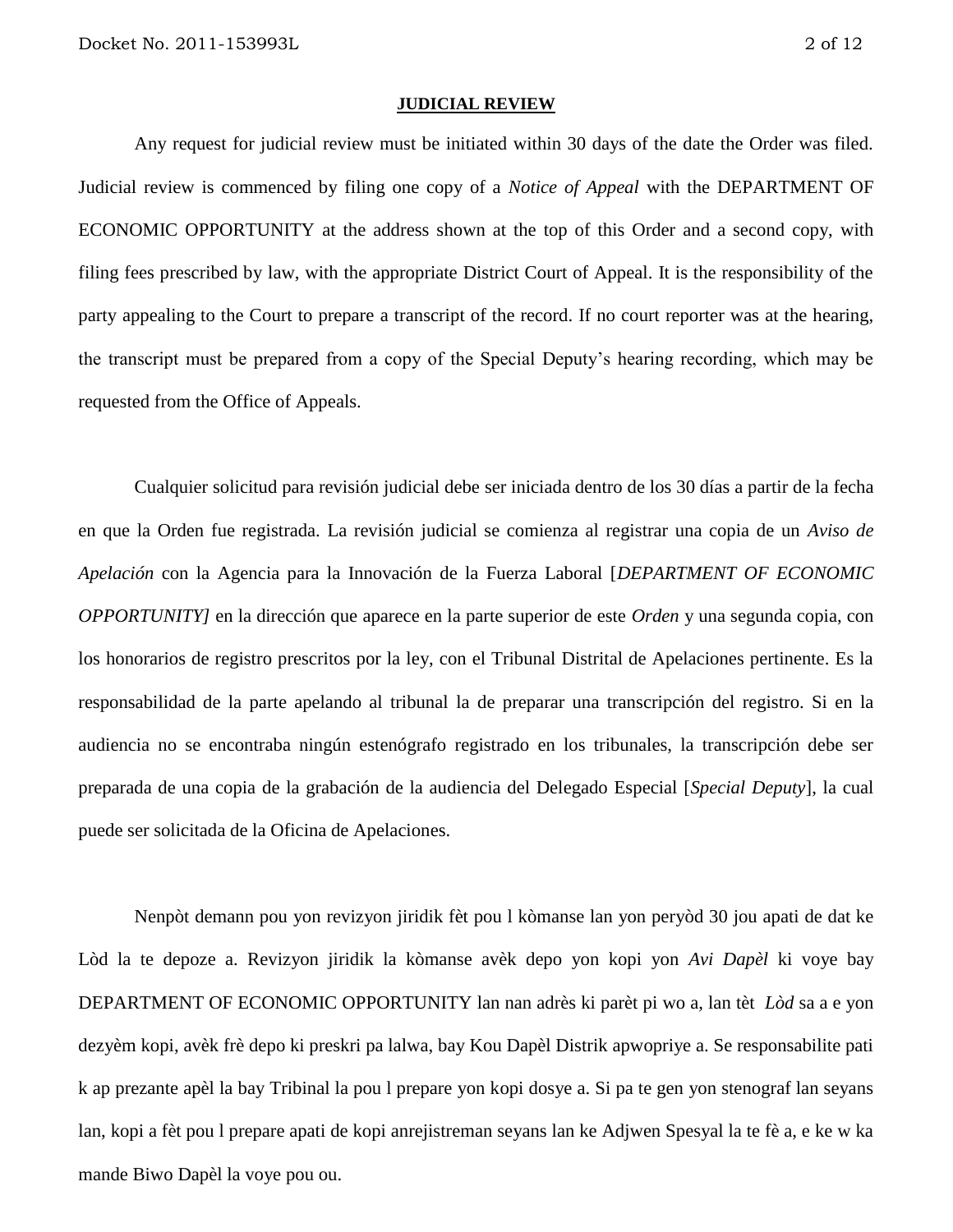DONE and ORDERED at Tallahassee, Florida, this \_\_\_\_\_\_\_ day of **July, 2012**.



Altemese Smith, Assistant Director, Reemployment Assistance Services DEPARTMENT OF ECONOMIC OPPORTUNITY

FILED ON THIS DATE PURSUANT TO § 120.52, FLORIDA STATUTES, WITH THE DESIGNATED DEPARTMENT CLERK, RECEIPT OF WHICH IS HEREBY ACKNOWLEDGED.

\_\_\_\_\_\_\_\_\_\_\_\_\_\_\_\_\_\_\_\_\_\_\_\_\_\_\_\_ \_\_\_\_\_\_\_\_\_\_\_\_ DEPUTY CLERK DATE

#### **CERTIFICATE OF SERVICE**

**I HEREBY CERTIFY that true and correct copies of the foregoing Final Order have been furnished to the persons listed below in the manner described, on the \_\_\_\_\_\_\_ day of July, 2012**.

Shmun 12.Z

SHANEDRA Y. BARNES, Special Deputy Clerk DEPARTMENT OF ECONOMIC OPPORTUNITY Reemployment Assistance Appeals 107 EAST MADISON STREET TALLAHASSEE FL 32399-4143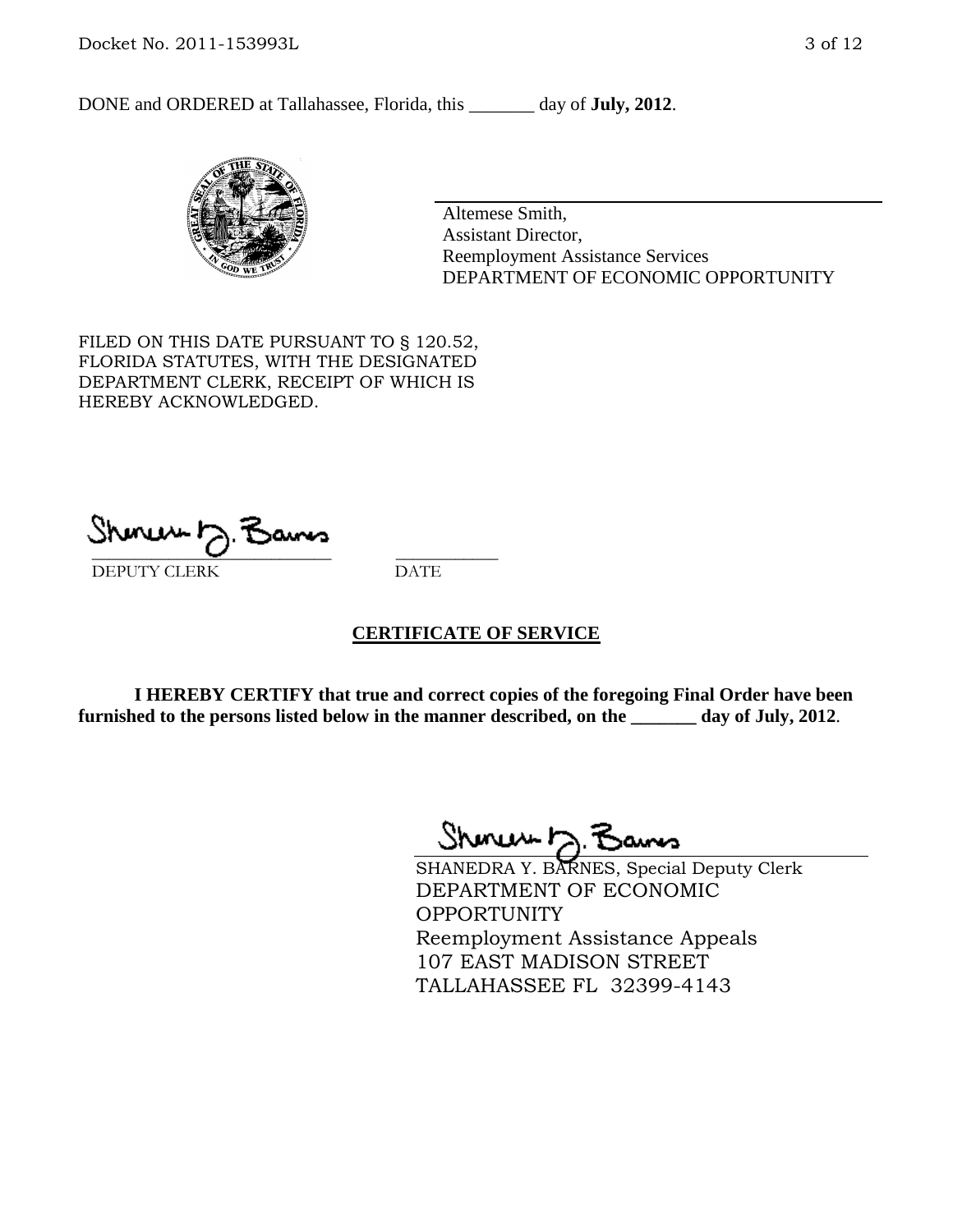By U.S. Mail:

 TREBDAYCO INC ATTN: MICHAEL LUCCI 4900 LYONS TECHNOLOGY PARKWAY STE 7 COCONUT CREEK FL 33073-4357

BRIAN HARNICK 3401 N COUNTRY CLUB DR APT 102 MIAMI FL 33180

DEPARTMENT OF REVENUE ATTN: VANDA RAGANS - CCOC #1 4624 5050 WEST TENNESSEE STREET TALLAHASSEE FL 32399

MAITLAND TAX ATTN GORDON HERGET SUITE 160 2301 MAITLAND CENTER PARKWAY MAITLAND FL 32751-4192

State of Florida DEPARTMENT OF ECONOMIC OPPORTUNITY c/o Department of Revenue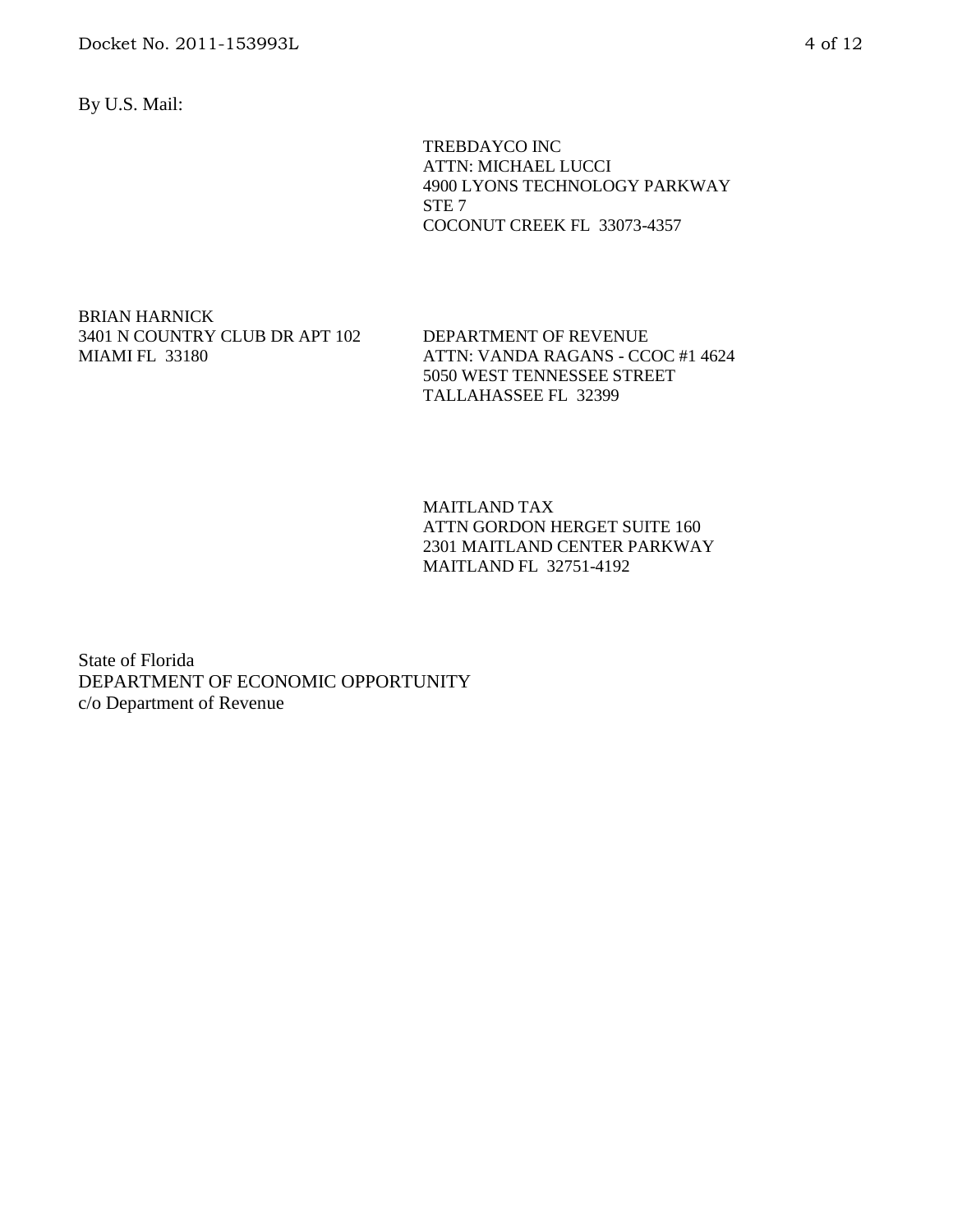## **DEPARTMENT OF ECONOMIC OPPORTUNITY Unemployment Compensation Appeals**

MSC 347 CALDWELL BUILDING 107 EAST MADISON STREET TALLAHASSEE FL 32399-4143

**PETITIONER:**

Employer Account No. - 2845061 TREBDAYCO INC ATTN: MICHAEL LUCCI 4900 LYONS TECHNOLOGY PARKWAY STE 7 COCONUT CREEK FL 33073-4357

> **PROTEST OF LIABILITY DOCKET NO. 2011-153993L**

## **RESPONDENT:**

State of Florida DEPARTMENT OF ECONOMIC **OPPORTUNITY** c/o Department of Revenue

# **RECOMMENDED ORDER OF SPECIAL DEPUTY**

TO: Assistant Director, Interim Executive Director, Unemployment Compensation Services DEPARTMENT OF ECONOMIC OPPORTUNITY

This matter comes before the undersigned Special Deputy pursuant to the Petitioner's protest of the Respondent's determination dated August 19, 2011.

After due notice to the parties, a telephone hearing was held on June 6, 2012. The Petitioner, represented by the Petitioner's president, appeared and testified. The Respondent, represented by a Department of Revenue Tax Specialist, appeared and testified. The Joined Party appeared and testified.

The record of the case, including the recording of the hearing and any exhibits submitted in evidence, is herewith transmitted. Proposed Findings of Fact and Conclusions of Law were not received.

#### **Issue:**

TIMELINESS: Whether a response was filed by a party entitled to notice of an adverse determination within fifteen days after the mailing of the Order to Show Cause to the address of record or, in the absence of mailing, within fifteen days after delivery of the order, pursuant to Florida Administrative Code Rule 73B-10.035(5).

Whether services performed for the Petitioner by the Joined Party and other individuals working as office sales associates constitute insured employment pursuant to Sections 443.036(19), 443.036(21); 443.1216, Florida Statutes, and if so, the effective date of the liability.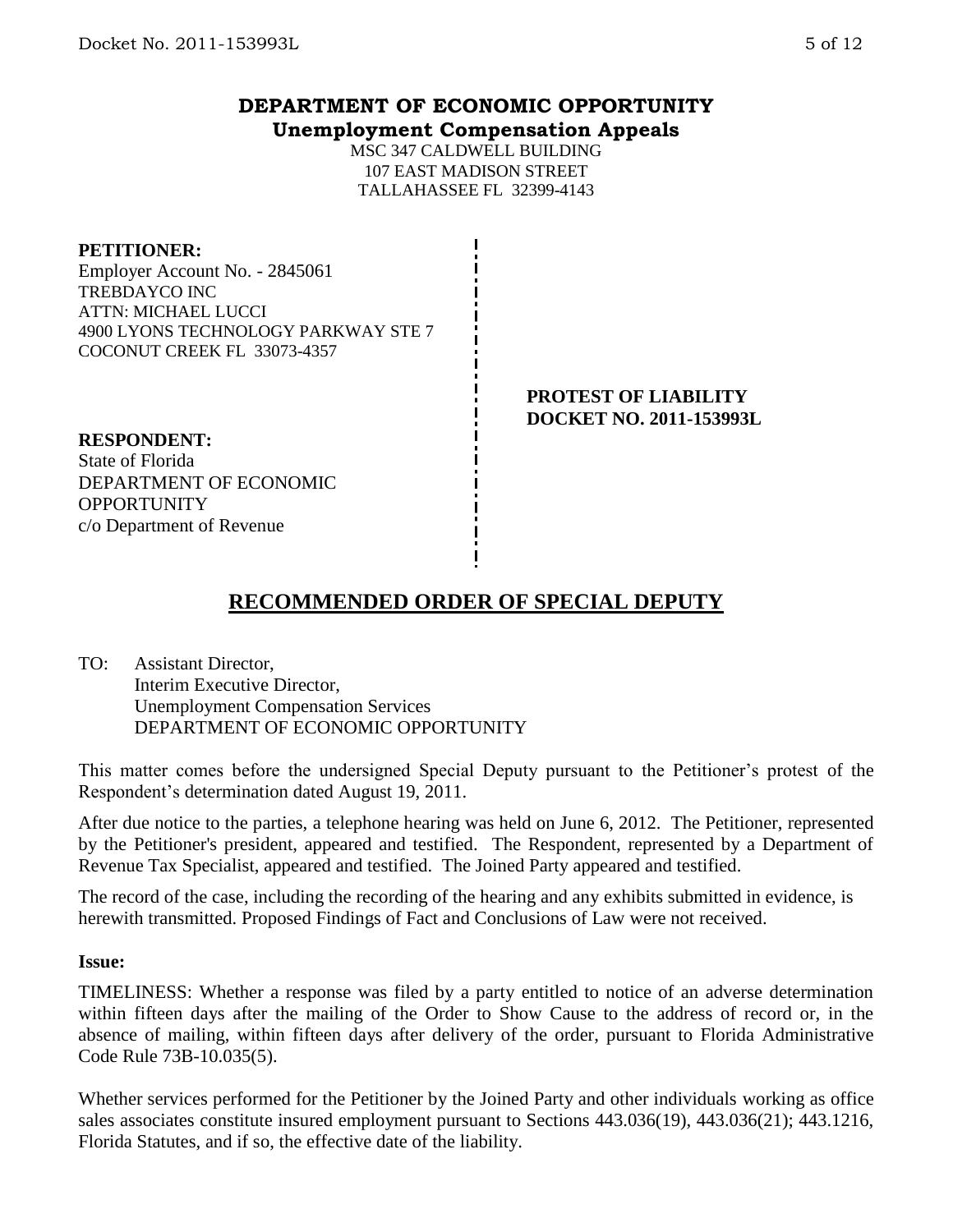Whether the Petitioner filed a timely protest pursuant to Sections 443.131(3)(i); 443.141(2); 443.1312(2), Florida Statutes; Rule 73B-10.035, Florida Administrative Code.

#### **Findings of Fact:**

- 1. The Petitioner is a corporation which was formed on September 14, 2007, for the purpose of operating a flooring business. The Petitioner's president's former wife operated a flooring business from the same business location until September 2007. The Petitioner's president was active in his wife's business as a salesman. His former wife was active in the business doing clerical work including working as a front desk clerk, ordering materials and supplies, scheduling the installation of the floors, answering the telephone, and screening the telephone calls.
- 2. The Joined Party worked for the former company as a commissioned salesman. On or about September 27, 2007, when the Petitioner took over the business the Petitioner's president told the Joined Party that he could continue working as a salesman and that he would be paid a commission of 25% of the profit from the jobs that the Joined Party sold. The president told the Joined Party that the Petitioner would pay the Joined Party \$300 per week to perform the duties that were previously performed by the former wife. The president informed the Joined Party that he was required to open the business each day, remain at the office from 9 AM until 5 PM, Monday through Friday, and from 10 AM until 3 PM on Saturday. The president told the Joined Party that the Joined Party could make outside sales before 9 AM and after 5 PM. The Joined Party accepted the offer.
- 3. There were no written agreements or contracts between the parties.
- 4. The Petitioner provided the business location, a desk, and telephone. The flooring samples were provided by the flooring distributors. The Joined Party was not required to provide anything to perform the work. The Joined Party did not have any expenses in connection with the work.
- 5. The Joined Party remained at the business location from 9 AM until 5 PM as instructed and from 10 AM until 3 PM on Saturdays. Since the president was out of the office most of the time, and since no one else worked in the office, the Joined Party did not believe that he was authorized to leave the office for lunch or other reasons. The Petitioner's president never came into the office on Saturdays and in approximately 2010 the president informed the Joined Party that the business was no longer to be open on Saturdays.
- 6. When the Joined Party sold floor covering the Joined Party determined the sales price and determined which installer to use. The Joined Party scheduled the installer. The Petitioner paid for the flooring materials and paid for the installation. When the president sold a floor the president told the Joined Party which installer to schedule and when to schedule the installation.
- 7. The Petitioner frequently reprimanded the Joined Party. Whenever anything went wrong on a job the president blamed the Joined Party, whether the Joined Party was at fault or not.
- 8. The Petitioner usually paid the Joined Party the \$300 per week pay at three week intervals. The Petitioner usually paid the Joined Party for any commission which the Joined Party earned when the money was available. No taxes were withheld from either the weekly pay or the commission pay. The Petitioner did not provide any fringe benefits to the Joined Party. At the end of 2007, 2008, 2009, and 2010, the Petitioner reported the Joined Party's earnings on Form 1099-MISC as nonemployee compensation. The Petitioner did not provide any earnings statement to the Joined Party, such as Form 1099-MISC, for 2011.
- 9. The earnings reported by the Petitioner for the Joined Party were \$30,420.23 for 2008, \$20,130 for 2009, and \$20,346 for 2010.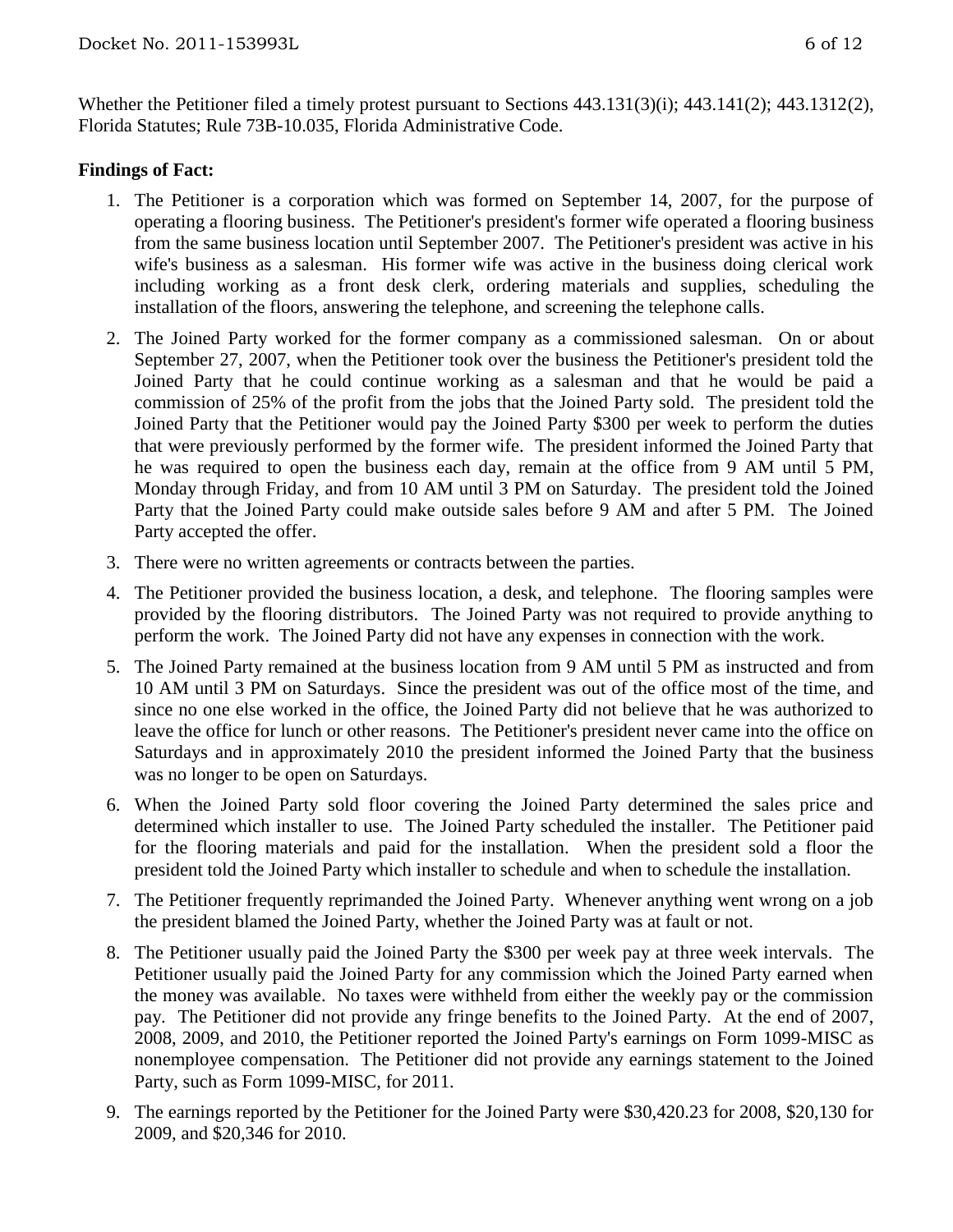- 10. Either party had the right to terminate the relationship at any time. In June 2011 the Petitioner discharged the Joined Party when the Petitioner told the Joined Party to leave and not return to work.
- 11. During the time that the Joined Party performed services for the Petitioner he did not have any investment in a business, did not advertise or offer services to the general public, did not perform services for other flooring businesses, did not have business liability insurance, and did not have an occupational or business license. The Joined Party believed that he was an employee of the Petitioner and did not believe that he had the right to work for others or to hire others to perform the work for him.
- 12. The Joined Party filed an initial claim for unemployment compensation benefits effective June 12, 2011. When the Joined Party did not receive credit for his earnings with the Petitioner a *Request for Reconsideration of Monetary Determination* was filed and an investigation was assigned to the Department of Revenue to determine if the Joined Party performed services as an employee or as an independent contractor.
- 13. On August 19, 2011, a Tax Specialist with the Department of Revenue determined that the Joined Party and other individuals performing services for the Petitioner are the Petitioner's employees retroactive to September 27, 2007. The Tax Specialist personally mailed the determination to the Petitioner's correct address of record. Among other things the determination advises "This letter is an official notice of the above determination and will become conclusive and binding unless you file written application to protest this determination within twenty (20) days from the date of this letter."
- 14. The Petitioner did not receive the determination. The Petitioner learned of the determination in November 2011 and obtained a copy of the determination from the Department of Revenue. On November 23, 2011, the Petitioner contacted the Tax Specialist by telephone and was advised to file an appeal. The Petitioner filed an appeal by letter dated November 25, 2011.
- 15. On December 27, 2011, the Department of Economic Opportunity mailed an *Order to Show Cause* to the Petitioner's correct address of record directing the Petitioner to file a written statement within fifteen calendar days explaining why the Petitioner's protest should not be dismissed for lack of jurisdiction. The Petitioner did not respond to the *Order to Show Cause* because the Petitioner did not receive the *Order to Show Cause* in the mail.
- 16. On March 15 2012, an *Order* was mailed by the Department of Economic Opportunity which states "An *Order to Show Cause* mailed to the Petitioner on December 27, 2011, provided fifteen (15) calendar days for the Petitioner to explain why its protest filed November 25, 2011, should be considered a timely appeal to the determination dated August 19, 2011. Since no evidence of timely filing was received, the Petitioner's protest is dismissed pursuant to rule 60BB-2.035(5), Florida Administrative Code."
- 17. The Petitioner responded to the *Order* by letter dated March 29, 2012, requesting to reopen the appeal because the Petitioner never received the *Order to Show Cause.* On May 3, 2012, the Assistant Director of the Department of Economic Opportunity issued an *Order* setting aside the *Final Order* dated March 15, 2012, and remanding the case for a hearing.

#### **Conclusions of Law:**

18. Rule 73B-10.035(5)(b), Florida Administrative Code provides that if a protest appears to have been filed untimely, the Department of Economic Opportuinity may issue an *Order to Show Cause* to the Petitioner, requesting written information as to why the protest should be considered timely. If the Petitioner does not, within 15 days after the mailing date of the *Order to Show Cause*, provide written evidence that the protest is timely, the protest will be dismissed.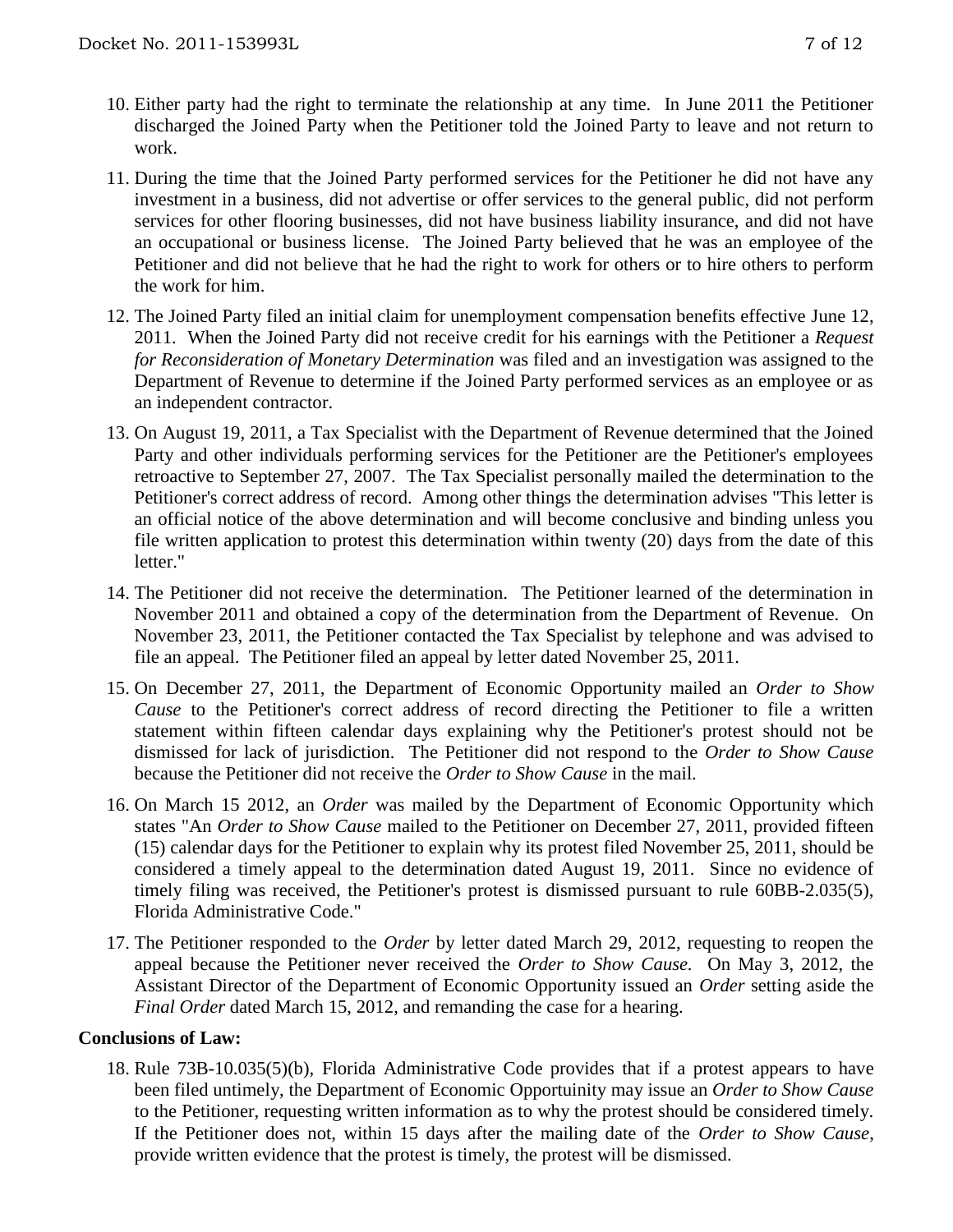- 19. Although an *Order to Show Cause* was mailed to the Petitioner, the Petitioner did not receive it and did not have an opportunity to respond. As a result the Petitioner is granted an opportuinity to present evidence concerning the filing of the protest.
- 20. Section 443.141(2)(c), Florida Statutes, provides:
	- (c) *Appeals.*--The Agency for Workforce Innovation and the state agency providing unemployment tax collection services shall adopt rules prescribing the procedures for an employing unit determined to be an employer to file an appeal and be afforded an opportunity for a hearing on the determination. Pending a hearing, the employing unit must file reports and pay contributions in accordance with s. 443.131.
- 21. Rule 73B-10.035(5)(a)1., Florida Administrative Code, provides:
	- Determinations issued pursuant to Sections 443.1216, 443.131-.1312, F.S., will become final and binding unless application for review and protest is filed with the Department within 20 days from the mailing date of the determination. If not mailed, the determination will become final 20 days from the date the determination is delivered.
- 22. The evidence reveals that the Tax Specialist personally mailed the August 19, 2011, determination to the Petitioner's correct address of record. In spite of that evidence the Petitioner's testimony reveals that the determination was not received. The Petitioner did not learn of the determination until November 2011 when the Department of Revenue provided a copy. Upon receipt of the copy the Petitioner immediately filed an appeal. Thus, the Petitioner's protest is accepted as timely filed.
- 23. The issue in this case, whether services performed for the Petitioner by the Joined Party and other individuals as inside sales associates constitute employment subject to the Florida Unemployment Compensation Law, is governed by Chapter 443, Florida Statutes. Section 443.1216(1)(a)2., Florida Statutes, provides that employment subject to the chapter includes service performed by individuals under the usual common law rules applicable in determining an employer-employee relationship.
- 24. The Supreme Court of the United States held that the term "usual common law rules" is to be used in a generic sense to mean the "standards developed by the courts through the years of adjudication." United States v. W.M. Webb, Inc., 397 U.S. 179 (1970).
- 25. The Supreme Court of Florida adopted and approved the tests in 1 Restatement of Law, Agency 2d Section 220 (1958), for use to determine if an employment relationship exists. See Cantor v. Cochran, 184 So.2d 173 (Fla. 1966); Miami Herald Publishing Co. v. Kendall, 88 So.2d 276 (Fla. 1956); Magarian v. Southern Fruit Distributors, 1 So.2d 858 (Fla. 1941); see also Kane Furniture Corp. v. R. Miranda, 506 So.2d 1061 (Fla. 2d DCA 1987). In Brayshaw v. Agency for Workforce Innovation, et al; 58 So.3d 301 (Fla. 1st DCA 2011) the court stated that the statute does not refer to other rules or factors for determining the employment relationship and, therefore, the Department is limited to applying only Florida common law in determining the nature of an employment relationship.
- 26. Restatement of Law is a publication, prepared under the auspices of the American Law Institute, which explains the meaning of the law with regard to various court rulings. The Restatement sets forth a nonexclusive list of factors that are to be considered when judging whether a relationship is an employment relationship or an independent contractor relationship.
- 27. 1 Restatement of Law, Agency 2d Section 220 (1958) provides:
	- (1) A servant is a person employed to perform services for another and who, in the performance of the services, is subject to the other's control or right of control.
	- (2) The following matters of fact, among others, are to be considered: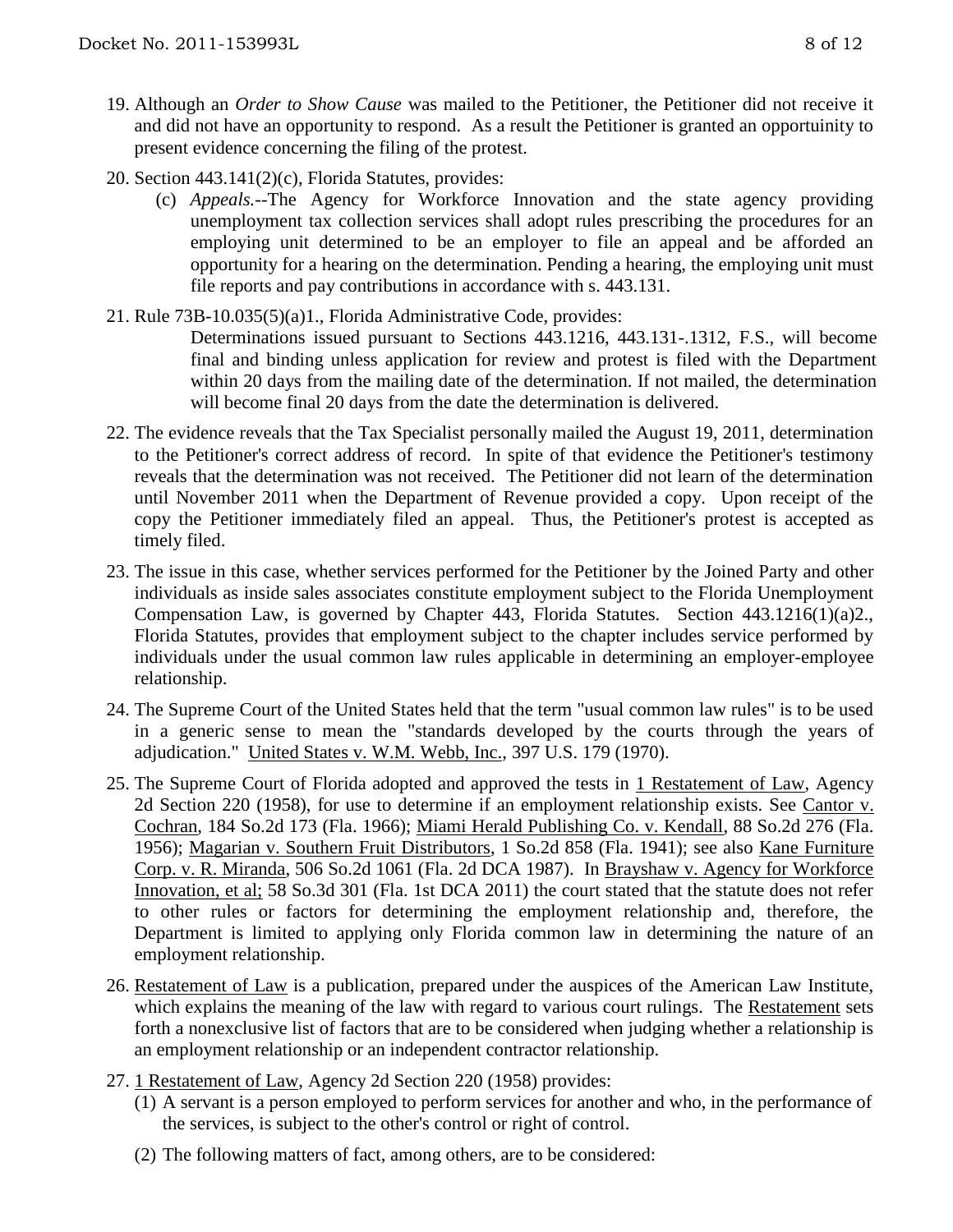- (a) the extent of control which, by the agreement, the business may exercise over the details of the work;
- (b) whether or not the one employed is engaged in a distinct occupation or business;
- (c) the kind of occupation, with reference to whether, in the locality, the work is usually done under the direction of the employer or by a specialist without supervision;
- (d) the skill required in the particular occupation;
- (e) whether the employer or the worker supplies the instrumentalities, tools, and the place of work for the person doing the work;
- (f) the length of time for which the person is employed;
- $(g)$  the method of payment, whether by the time or by the job;
- (h) whether or not the work is a part of the regular business of the employer;
- (i) whether or not the parties believe they are creating the relation of master and servant;
- (j) whether the principal is or is not in business.
- 28. Comments in the Restatement explain that the word "servant" does not exclusively connote manual labor, and the word "employee" has largely replaced "servant" in statutes dealing with various aspects of the working relationship between two parties.
- 29. In Department of Health and Rehabilitative Services v. Department of Labor & Employment Security, 472 So.2d 1284 (Fla. 1<sup>st</sup> DCA 1985) the court confirmed that the factors listed in the Restatement are the proper factors to be considered in determining whether an employer-employee relationship exists. However, in citing La Grande v. B&L Services, Inc., 432 So.2d 1364, 1366 (Fla.  $1<sup>st</sup> DCA$  1983), the court acknowledged that the question of whether a person is properly classified an employee or an independent contractor often can not be answered by reference to "hard and fast" rules, but rather must be addressed on a case-by-case basis.
- 30. There was no written agreement or contract between the parties. The verbal agreement merely provided that the Joined Party would perform specified duties, within a specified work schedule, and that the Petitioner would pay the Joined Party \$300 per week plus a 25% commission on the profit from any sales made by the Joined Party. In Keith v. News & Sun Sentinel Co., 667 So.2d 167 (Fla. 1995) the Court held that in determining the status of a working relationship, the agreement between the parties should be examined if there is one. In providing guidance on how to proceed absent an express agreement the Court stated "In the event that there is no express agreement and the intent of the parties can not be otherwise determined, courts must resort to a fact specific analysis under the Restatement based on the actual practice of the parties."
- 31. The Petitioner operates a flooring business. The Petitioner sells the flooring products and arranges for the installation of the products. The Joined Party was responsible for answering the telephone at the Petitioner's business location, screening the calls, ordering the flooring products, and scheduling the installations. The Joined Party was also responsible for, along with the Petitioner's president, selling the Petitioner's products. Everything that was needed to perform the work was provided by the Petitioner. The work performed by the Joined Party was not separate and distinct from the Petitioner's business but was an integral and necessary part of the Petitioner's business.
- 32. Although the Joined Party had prior experience as a flooring salesperson it was not shown that any skill or special knowledge was required to perform the work. The greater the skill or special knowledge required to perform the work, the more likely the relationship will be found to be one of independent contractor. Florida Gulf Coast Symphony v. Florida Department of Labor & Employment Sec., 386 So.2d 259 (Fla. 2d DCA 1980)
- 33. The Petitioner paid the Joined Party by time worked plus a commission on the profit of any sales made by the Joined Party. Based on the total annual earnings reported by the Petitioner on Form 1099-MISC the weekly wages significantly exceeded the commissions. Section 443.1217(1), Florida Statutes, provides that the wages subject to the Unemployment Compensation Law include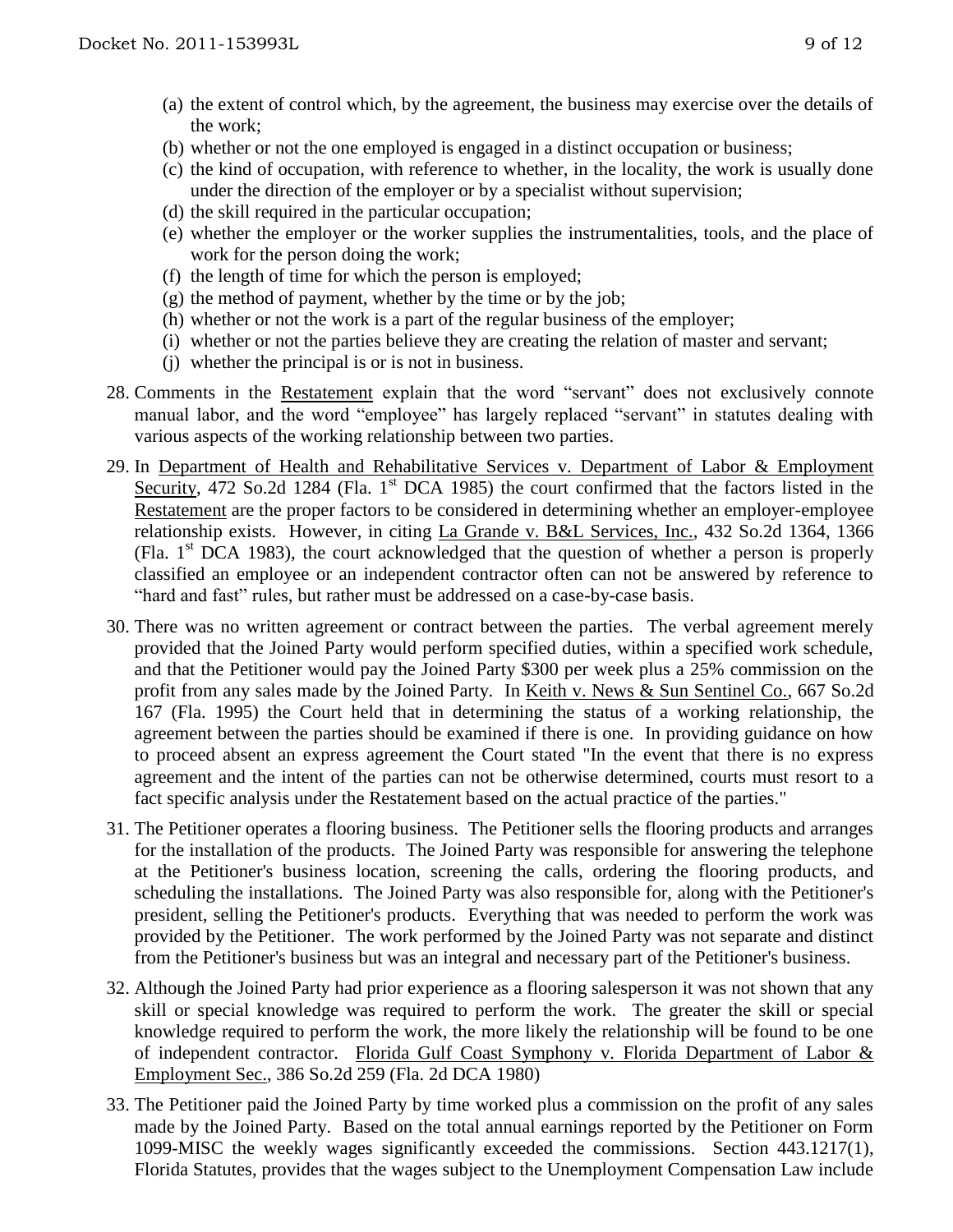all remuneration for employment including commissions, bonuses, back pay awards, and the cash value of all remuneration in any medium other than cash. The fact that the Petitioner chose not to withhold payroll taxes from the pay does not, standing alone, establish an independent contractor relationship.

- 34. It is noted that the Petitioner testified that the \$300 weekly wage was a draw against commissions. However, the evidence also reveals that the Petitioner never told the Joined Party that the weekly wage was a draw or loan against future earnings, never tracked the weekly pay against earned commissions, and did not require repayment if the weekly payments exceeded earned commissions. Thus, the Petitioner's testimony that the weekly payments were draws against commission is rejected.
- 35. The Petitioner required the Joined Party to work specified days and hours. The Joined Party was required to open the business office each day at 9 AM, and to remain at the Petitioner's office until 5 PM. The Petitioner, not the Joined Party, controlled the place of work and the days and hours of work.
- 36. The Joined Party performed services exclusively for the Petitioner from September 2007 until June 2011, a period of approximately four years. Either party had the right to terminate the relationship at any time without incurring liability for breach of contract. These facts reveal the existence of an at-will relationship of relative permanence, typical of an employer-employee relationship.
- 37. The Petitioner terminated the Joined Party. In Cantor v. Cochran, 184 So.2d 173 (Fla. 1966), the court in quoting 1 Larson, Workmens' Compensation Law, Section 44.35 stated: "The power to fire is the power to control. The absolute right to terminate the relationship without liability is not consistent with the concept of independent contractor, under which the contractor should have the legal right to complete the project contracted for and to treat any attempt to prevent completion as a breach of contract."
- 38. The Joined Party testified that he always believed that he was the Petitioner's employee and that he never believed that he was performing services that were independent of the Petitioner's business. The Joined Party did not have any investment in a business and did not perform services for others. He did not have liability insurance, did not have an occupational or business license, did not advertise, did not have expenses in connection with the work, and was not at risk of suffering a financial loss from services performed.
- 39. The Petitioner controlled what work was to be performed, where it was to be performed, and when it was to be performed. The Petitioner frequently reprimanded the Joined Party concerning how the work was performed. The reprimands reveal that the Petitioner had the right to control the manner in which the work was performed. In Adams v. Department of Labor and Employment Security, 458 So.2d 1161 (Fla. 1st DCA 1984), the Court held that if the person serving is merely subject to the control of the person being served as to the results to be obtained, he is an independent contractor. If the person serving is subject to the control of the person being served as to the means to be used, he is not an independent contractor. It is the right of control, not actual control or interference with the work which is significant in distinguishing between an independent contractor and a servant. The Court also determined that the Department had authority to make a determination applicable not only to the worker whose unemployment benefit application initiated the investigation, but to all similarly situated workers.
- 40. The Petitioner exercised significant control over the Joined Party. Thus, it is concluded that the services performed for the Petitioner by the Joined Party and other similarly situated workers constitute insured employment.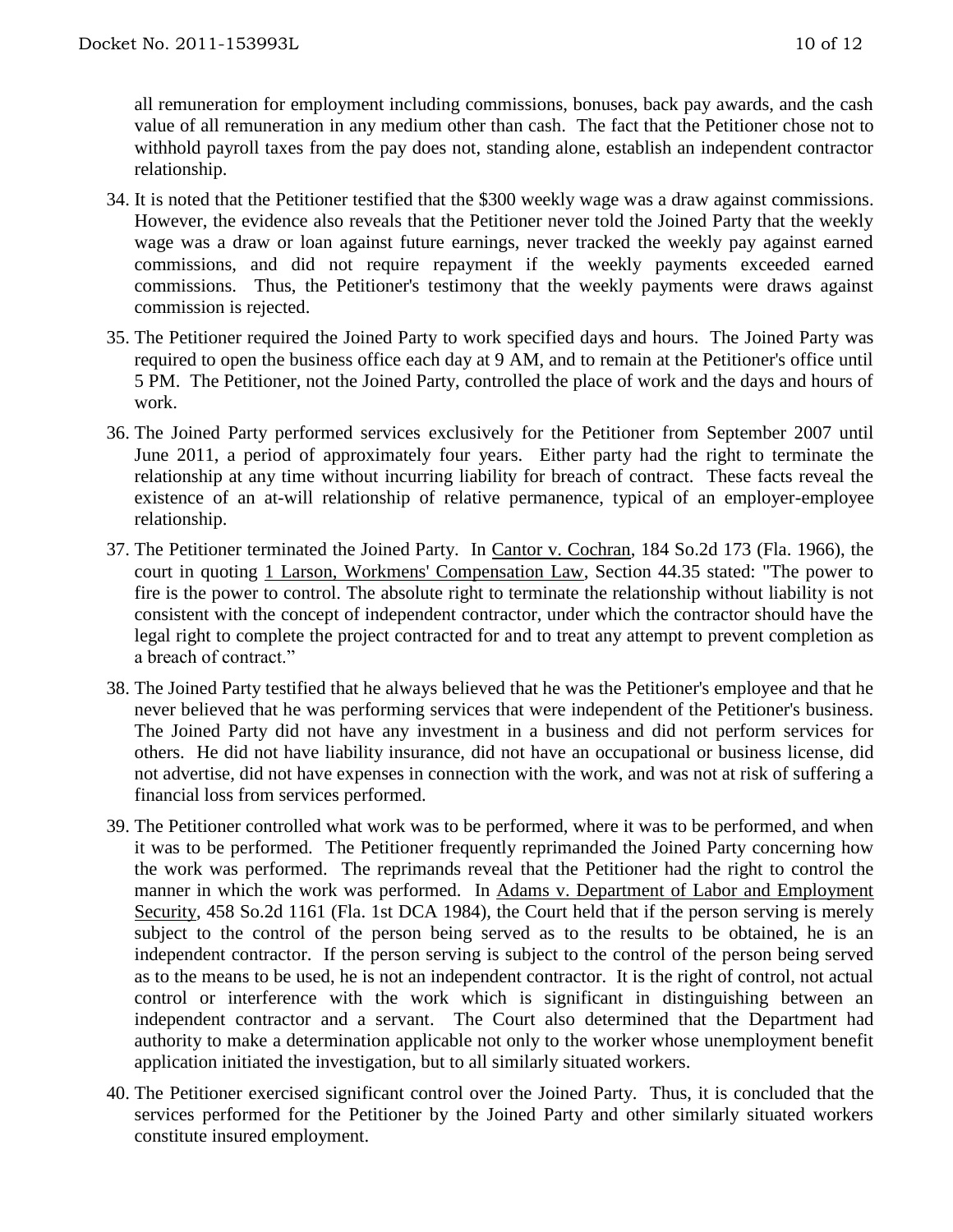**Recommendation:** It is recommended that the Petitioner's protest be accepted as timely filed. It is recommended that the determination dated August 19, 2011, be AFFIRMED.

Respectfully submitted on June 12, 2012.



R. O. SMITH, Special Deputy Office of Appeals

A party aggrieved by the *Recommended Order* may file written exceptions to the Director at the address shown above within fifteen days of the mailing date of the *Recommended Order*. Any opposing party may file counter exceptions within ten days of the mailing of the original exceptions. A brief in opposition to counter exceptions may be filed within ten days of the mailing of the counter exceptions. Any party initiating such correspondence must send a copy of the correspondence to each party of record and indicate that copies were sent.

Una parte que se vea perjudicada por la *Orden Recomendada* puede registrar excepciones por escrito al Director Designado en la dirección que aparece arriba dentro de quince días a partir de la fecha del envío por correo de la *Orden Recomendada*. Cualquier contraparte puede registrar contra-excepciones dentro de los diez días a partir de la fecha de envió por correo de las excepciones originales. Un sumario en oposición a contra-excepciones puede ser registrado dentro de los diez días a partir de la fecha de envío por correo de las contra-excepciones. Cualquier parte que dé inicio a tal correspondencia debe enviarle una copia de tal correspondencia a cada parte contenida en el registro y señalar que copias fueron remitidas.

Yon pati ke *Lòd Rekòmande* a afekte ka prezante de eksklizyon alekri bay Direktè Adjwen an lan adrès ki parèt anlè a lan yon peryòd kenz jou apati de dat ke *Lòd Rekòmande* a te poste a. Nenpòt pati ki fè opozisyon ka prezante objeksyon a eksklizyon yo lan yon peryòd dis jou apati de lè ke objeksyon a eksklizyon orijinal yo te poste. Yon dosye ki prezante ann opozisyon a objeksyon a eksklizyon yo, ka prezante lan yon peryòd dis jou apati de dat ke objeksyon a eksklizyon yo te poste. Nenpòt pati ki angaje yon korespondans konsa dwe voye yon kopi kourye a bay chak pati ki enplike lan dosye a e endike ke yo te voye kopi yo.

<u> Shonew D. Bans</u>

SHANEDRA Y. BARNES, Special Deputy Clerk

**Date Mailed: June 12, 2012**

Copies mailed to: Petitioner Respondent Joined Party